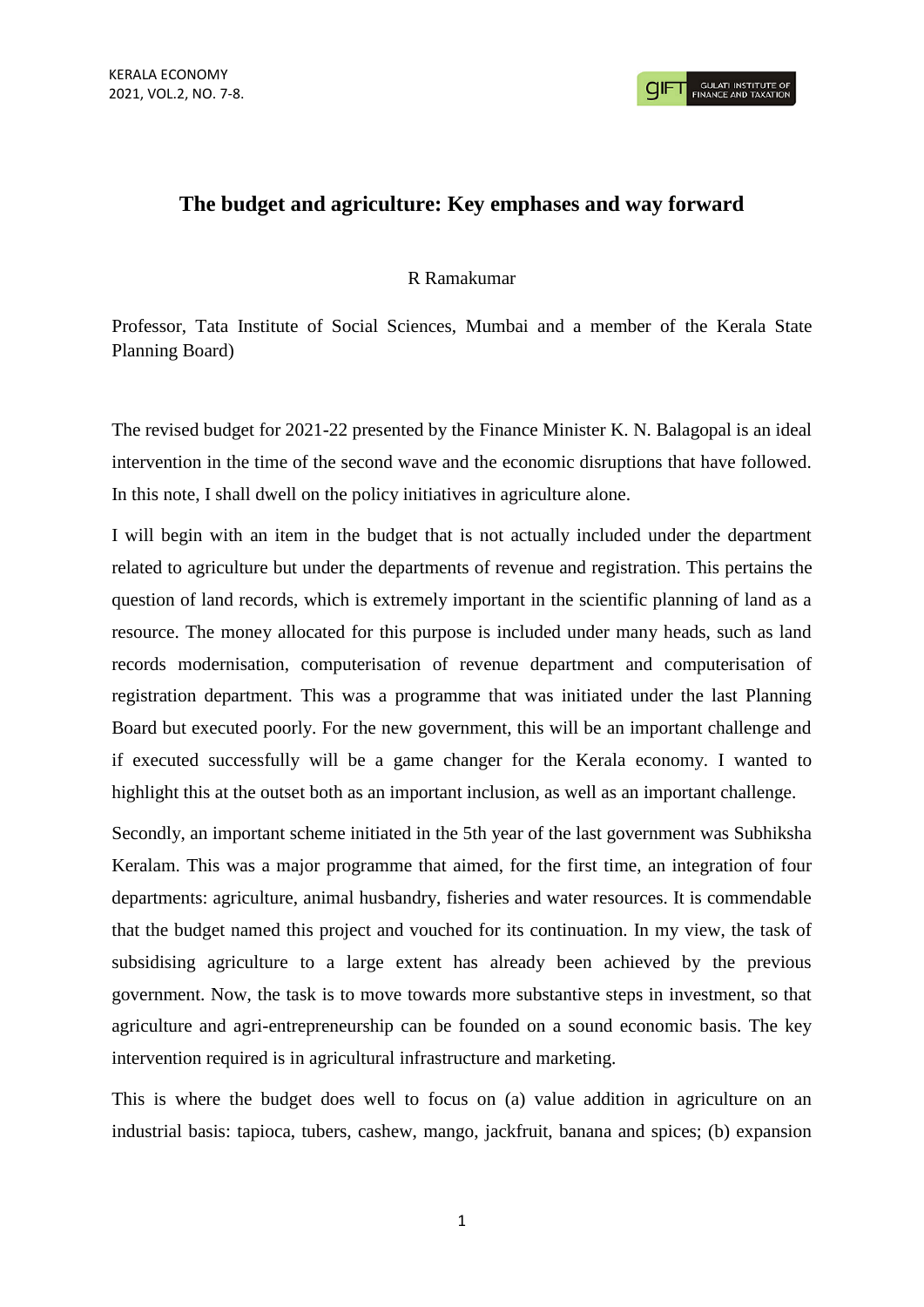KERALA ECONOMY

of the capacity of Kerala Bank to intervene in agricultural credit; (c) the use of NABARD's investment credit to rejuvenate investment in Kerala's agriculture at 4% RoI; (d) establishment of five agro-parks; (e) establishment of FPOs and cooperatives.

Thirdly, the budget announced an important new scheme to introduce smart krishi bhavans. Studies show that about 70% of the time of an Agricultural Officer (AO) is now spent on files, meetings and travel to the district headquarters. This must be brought down to 30% so that the AO can spend more time with farmers doing what he/she is supposed to do: agricultural extension. Key measures here include computerisation of Krishi Bhavan administration; introducing an e-filing system and restricting meetings to videoconferencing where required.

Fourthly, in animal husbandry, a key achievement over the last five years was to take the State's dairy sector close to self-sufficiency in production. By 2023 or 2024, Kerala will be producing a surplus in milk, and it needs to be ready with facilities to derive more valueadded products in dairy and store excess milk as milk powder. Thus, a powder and evaporation plant has been suggested in the budget, which is important. There are adequate funding possibilities from NABARD's RIDF, which should be tapped for this purpose.

Fifthly, the interventions in the plantation sector are a first. Kerala has always held that plantations are a central subject under the commodity boards. But consistent defunding of commodity boards over the years had led to major demands from plantation growers for more State government interventions. Thus, a plantation policy was announced last year and one announcement there was the establishment of a Plantation Directorate. An allocation of Rs 2 crore has also been made under the Department of Industries. This is welcome.

The budget has also agreed to positively examine the question of changing the cropping pattern of plantations towards more diversification, such as rambutan, avocado, dragon fruit and mangosteen. But it is important to note here that there cannot be complete freedom to the grower to decide on the cropping pattern in the plantations. The basic character of the plantations should be non-negotiable. Only those changes that do not disturb the basic character of plantations will be acceptable in Kerala.

With a series of steps in the plantation sector over the last two years, the government has agreed to most of the demands raised by plantation growers. This should allow us to move into more important concerns, like replanting and value-addition in the sector at an early date.

2